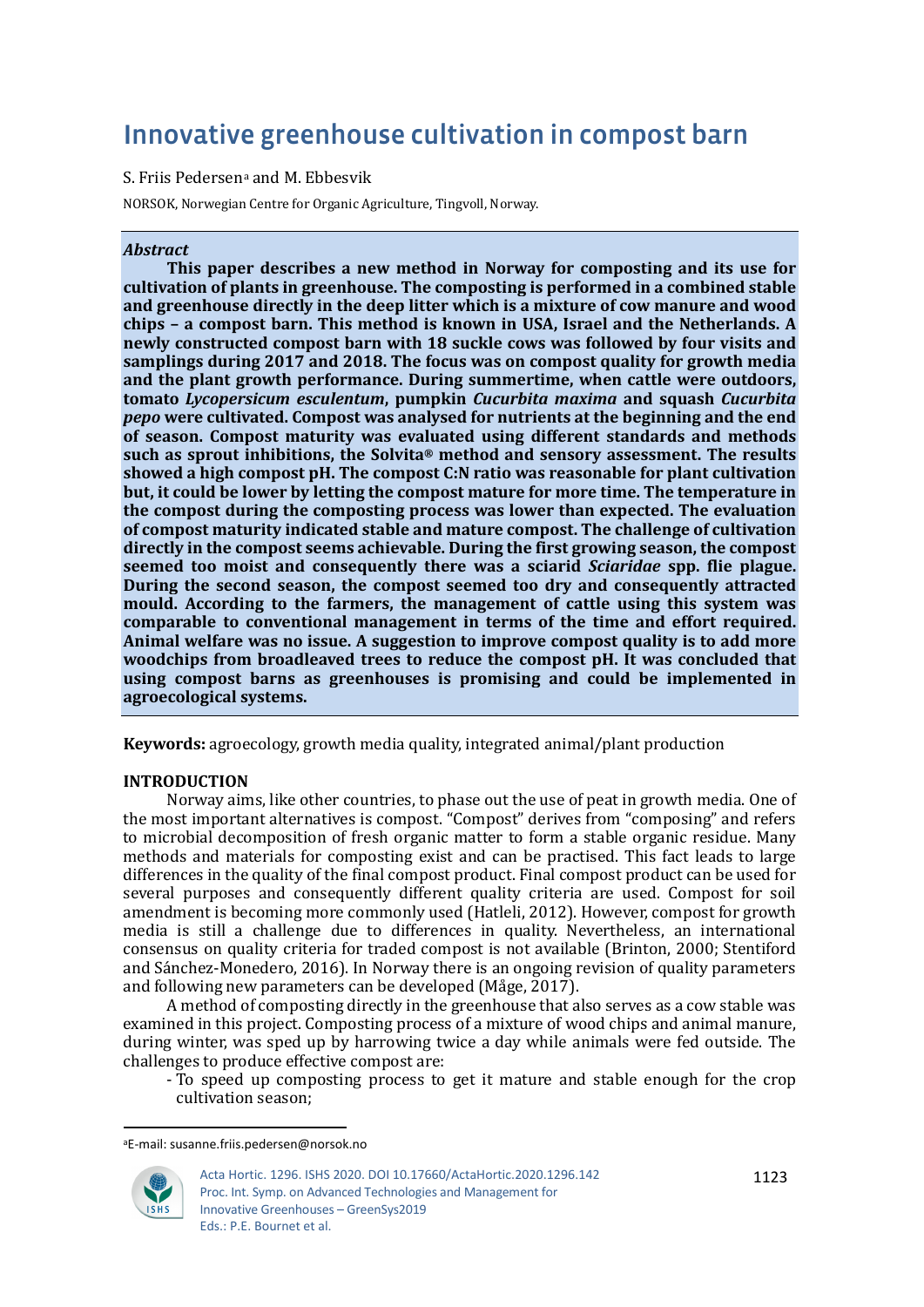- To achieve the right humidity, temperature, pH, C:N ratio and content of available plant nutrients in the compost;
- To find reliable quality parameters.

## **MATERIALS AND METHODS**

Daily and weekly routines during composting process was described and evaluated. Soil samples from two layers (0-15 and 15-30 cm) were taken before and after the crop cultivation season in May and September. The samples were analysed for pH, C:N, dry matter, content of nitrogen (N), phosphorus (P), potassium (K), magnesium (Mg) and calcium (Ca) by EN and ISO standard methods.

Compost maturity was evaluated by testing sprout inhibition of cress *Lepidium sativum*, which is an often-used method for evaluation of compost maturity (Røthe, 2007; CCME, 1996). Fifty seeds were sown in two repetitions from each layer. Viable sprouts were counted and photographed on second, fourth, seventh and fourteenth day. To determine whether the compost was mature and of good quality, there needs to be 41 small plants standing on the 14th day.

Emission of carbon dioxide  $(CO_2)$  and ammonium  $(NH_3)$  from the compost samples was measured according to Solvita® method (Solvita, 2018). Homogenous soil sample from the two layers (0-15 and 15-30 cm) were in room temperature added a colour probe and after four hours written into a five scaled index of maturity degrees. The method has been scientifically validated and is used in commercial agriculture in the USA and in the composting sector in general, but it is little known in Norway (Brinton, 2000; Blytt and Åkesson, 2016; Solvita, 2019).

Sensory assessment was conducted. Colour was visually identified and rated. Tactile assessment of humidity was assessed by the first test (Fuchs et al., 2016). Olfactory assessment was conducted by the detection of smell at room temperature (Fuchs and Janmaat, 2016). The methods rely on human senses and can easily be implemented in the field. It was recommended by several scientists cooperating in the COST Action FA1105 Bio greenhouse (Van der Wurff et al., 2016).

In order to assess degree of turnover of raw material 1 L of raw material and ending compost sieved through a 0.8×0.8 mm netting. This method was suggested for a norm in a coming manual for compost quality in Norway (Blytt and AÅ kesson, 2016).

## **RESULTS**

Planted squash and tomato did well during first growing season. An attack of sciarid flies was controlled but any other pests were not detected. Directly sown seeds did not perform well in the first year. During the second growth season, the compost seemed rather dry. Pumpkins and squash did well, and tomatoes performed reasonably well.

The results from the analysis are shown in Table 1.

| Table 1. Results from the analysis of chemically properties and nutrient contents in a sample |
|-----------------------------------------------------------------------------------------------|
| of both layers from the compost barn.                                                         |

| <b>Characteristics</b>      | <b>May 2018</b> | September 2018 |
|-----------------------------|-----------------|----------------|
| рH                          | 8.8             | 8.6            |
| C:N ratio                   | 28              | 22             |
| Dry matter content (%)      | 41.0            | 30.8           |
| Total-nitrogen $(g L^{-1})$ | 2.60            | 2.30           |
| Phosphorus, P-AL (g L-1)    | 0.74            | 0.20           |
| Potassium, K-AL (g L-1)     | 4.14            | 0.18           |
| Magnesium, Mg-AL (g L-1)    | 0.33            | 0.02           |
| Calcium, Ca-AL (g L-1)      | 2.70            | 0.10           |

The results from evaluation of plant inhibition showed the best performance of sprouts in September in both years, in both layers. In 2018, the sprout germination percentage was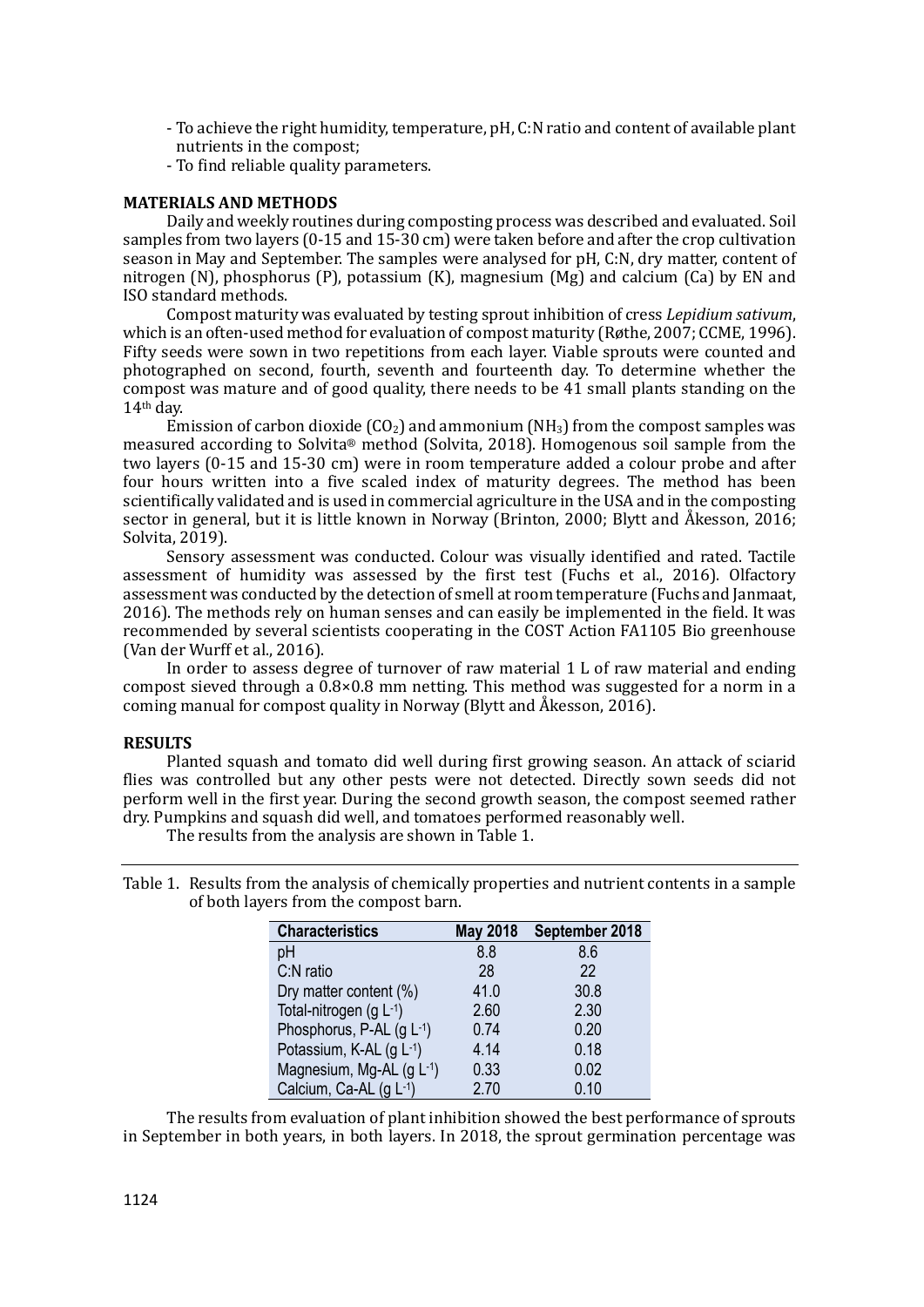respectively 88 and 98% in relation to the two layers (0-15 and 15-30 cm). Temperature in the room varied in the two tests in 2017 and the first in 2018 from 10 to 25°C. During the second test in 2018 it was steady between 19 and 21°C.

The results from the Solvita® test showed that emissions of  $NH_3$  and  $CO_2$  were low. The colours of the probes indicated thereby that the compost was not active but practically mature.

The results of the sensory assessment were that visually the colour was lighter in the deepest layer from the 15-30 cm depth, and that there was no smell from any of the samples. Dry matter content in the upper layer was 40-50% and in the deepest layer 37-48% medians of six repetitions performed twice a year in 2017 and 2018. It was concluded that the compost was generally driest in the upper layer.

The results from sieving through a netting showed that 35% of the raw material passed through and, respectively, 85-87% in 2017 and 91-93% in 2018 of the end-compost. The highest percentage according to the deepest layer both years.

## **DISCUSSION**

The pH-level was rather high (8.8 and 8.6) and consequently the uptake of plant nutrients can have been affected. To prevent this, magnesium sulphate was added, and the pHlevel dropped slightly. In order to bring down pH level it could have been considered to incorporate more wood chips from broadleaved trees rather than conifers without elevating the C:N ratio. There is some evidence, that pine wood chip of any age would increase pH (Owen et al., 2017). The C:N ratio (28 and 22) is close to the mean C:N ratio 18.7 reported from a review of articles covering 71 different composts from temperate and tropical climate (Faverial et al., 2016). The level of plant nutrients was rather high too (Table 2). An optimum for phosphorus in soil would be 8-14 mg L<sup>-1</sup>, for potassium 7-30 mg L<sup>-1</sup>, for magnesium 3-5mg  $L<sup>1</sup>$  and calcium 50-99 mg  $L<sup>1</sup>$  (Eurofins, 2019). Maybe the high pH level inhibited the plant nutrient uptake in the crop but there was plenty of it. No severe nutrient poisoning or lack of nutrients were detected in 2017 nor in 2018.

| Table 2. Plant nutrient content from the compost from the compost barn compared to other |
|------------------------------------------------------------------------------------------|
| products.                                                                                |

|                                        | Total<br>nitrogen<br>(mg L <sup>-1</sup> ) | <b>Phosphorus</b><br><b>P-AL</b><br>$(mg L-1)$ | <b>Potassium</b><br>K-AL<br>$(mg L-1)$ | <b>Magnesium</b><br>Mg-AL<br>$(mg L^{-1})$ | Calcium<br>Ca-AL<br>$(mg L-1)$ |
|----------------------------------------|--------------------------------------------|------------------------------------------------|----------------------------------------|--------------------------------------------|--------------------------------|
| Compost from compost barn <sup>a</sup> | 2600                                       | 740                                            | 4140                                   | 330                                        | 2700                           |
| Commercial products <sup>b</sup>       | 150-1100                                   | 18-90                                          | 200-500                                | 165-200                                    | 250-1500                       |
| Recommended value in Germany           | $-c$                                       | < 1200                                         | < 2000                                 | $\overline{\phantom{a}}$                   | $\overline{\phantom{a}}$       |
| Recommended value in Austria           | $-c$                                       | < 800                                          | < 1500                                 | $-C$                                       | $-c$                           |
| "Recommended" value in USA             | $-c$                                       | 800-2500                                       | 500-2000                               | $-c$                                       | $-c$                           |

aAnalysis from May 2018.

**bMinimum and maximum values from commercial products in Norway are standards from Norwegian Ecopeat.** Änglamark, Haslefors ecosoil, Weibull sowing soil.

c Value not given.

Compared to commercial growth media products, the compost had high contents of nitrogen, phosphor, potassium, magnesium and calcium (Table 2).

A recommendation in traded compost products exists in Germany and Austria. USA has "recommended" values referring to declaration standards (Brinton, 2000).

Another aspect to quality evaluation is that growing media must be homogeneous which this compost was but, it is often reported that composted material often is highly heterogeneous (Ní Chualáin et al., 2017).

To speed up the composting process wood chips could have been defibred wood instead of cutted wood. Defibring could be uptained by steaming, chemically or mechanically processing and implies a larger surface of the chips. Larger surface gives a larger opportunity for microbial organism activity and consequently a faster composting process.

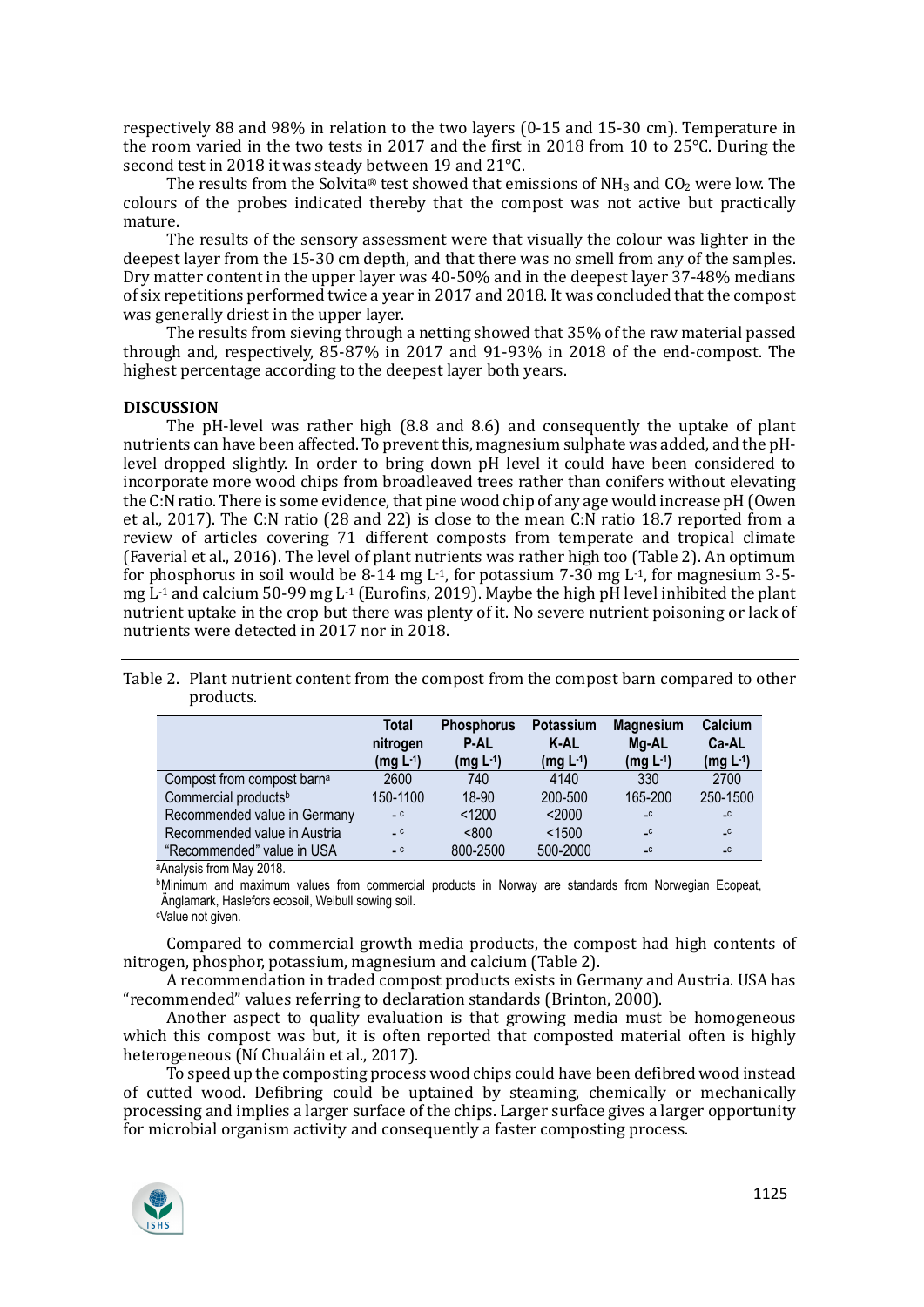The sprout tests provided best results in September 2018 in both layers, that maybe due to that it was performed in the oldest compost. Nevertheless, on the 14th day some of the small sprouts were damped off maybe because of *Pythium* or *Fusarium.*

The sieving procedure could had been divided into more fractions.

#### **CONCLUSIONS**

The many possibilities for raw materials, methods of composting and different quality parameters makes it difficult to compare and evaluate quality of compost. Anyway, several parameters for quality control must be applied.

The properties of the compost from the compost barn are in this case not yet appropriate for plant cultivation in general. Nevertheless, pumpkins and squash performed moderately well. Tomato cultivation could, if early cultivars where chosen, do the same.

Anyway, the challenges seem reasonable to overcome, and compost barn for animal and plant husbandry may in the future be a sustainable option for farmers.

## **ACKNOWLEDGEMENTS**

We would like to thank Erik and Cornelia Gran on the Gran Nordre Farm for their pioneer work and openness to allow us in. Without them this paper would not have been possible.

#### **Literature cited**

Blytt, L.D., and AÅ kesson, R.(2016). Beste praksis for kompostering av hageavfall. Rapport no. 3 (Avfallnorge), pp.37.

Brinton, W.F. (2000). Compost Quality in America. Compost Quality, Standards & Guidelines (Woods End Res. Laboratory Inc. Prepared for New York State Assoc. of Recyclers), pp.42.

CCME. (1996). Guidelines for Compost Quality (Canadian Council of Ministers of the Environment), pp.11.

Eurofins. (2019). Veiledning til jordanalyser. www. cdnmedia.eurofins.com/europeaneast/media/356784/veiledning-jord.pdfhttps://cdnmedia.eurofins.com/european-east/media/356784/ veiledning-jord.pdf.

Faverial, J., Boval, M., Sierra, J., and Sauvant, D. (2016). End-product quality of composts produced under tropical and temperate climates using different raw materials: a meta-analysis. J Environ Manage *183* (*Pt 3*), 909–916 <https://doi.org/10.1016/j.jenvman.2016.09.057>. [PubMed](https://www.ncbi.nlm.nih.gov/entrez/query.fcgi?cmd=Retrieve&db=PubMed&list_uids=27666645&dopt=Abstract)

Fuchs, J.G., and Janmaat, L. (2016). How growers can assess compost quality? In Handbook for Composting and Compost Use in Organic Horticulture, A.W.G. Van der Wurff, J.G. Fuchs, M. Raviv, and A.J. Termorshuizen, eds. BioGreenhouse COST Action FA 1105, p.99–104.

Fuchs, J.G., Janmaat, L., and Raviv, M. (2016). What control measures do we need for compost production and use. In Handbook for Composting and Compost Use in Organic Horticulture, A.W.G. Van der Wurff, J.G. Fuchs, M. Raviv, and A.J. Termorshuizen, eds., BioGreenhouse COST Action FA 1105, p.53–62.

Hatleli, L. (2012). Kvalitetskompost til Bruk i Frukt- og Bærhagar. Litteraturstudie. Prosjekt "Kvalitetskompost til Frukt- og Bærhagar" (NJØS Næringsutvikling), pp.15.

Måge, J. (2017). ECN Country Rep. 2017 Norway (European Compost Network), pp.7.

Nı́ Chualáin, D., Hynes, C., Lombard, S., McDaniel, N., Carlile, B., O'Haire, R., and Doyle, O. (2017). Quality control of growing media for retail markets. Acta Hortic. *1168*, 287–294 [https://doi.org/10.17660/ActaHortic.2017.](https://doi.org/10.17660/ActaHortic.2017.%201168.37) [1168.37](https://doi.org/10.17660/ActaHortic.2017.%201168.37).

Owen, W.G., Jackson, B.E., and Fonteno, W.C. (2017). Pine wood chip aggregates for greenhouse substrates: effect of age on plant growth. Acta Hortic. *1168*, 269–276 [https://doi.org/](https://doi.org/10.17660/ActaHortic.2017.1168.35)10.17660/ActaHortic.2017.1168.35.

Røthe, G. (2007). Potteforsøk – Flisblandet Husdyr Gjødsel. Prosjekt Flisunderlag til Husdyr (Bioforsk Nord Holt), p.8.

Solvita. (2018). www. solvita.com/compost/.

Solvita. (2019). www. solvita.com/solvita-achieves-publishing-milestone-more-than-80-journal-articles/.

Stentiford, E., and Sánchez-Monedero, M.A. (2016). Past, present and future of composting research. Acta Hortic. *1146*, 1–10 https://doi.org/10.17660[/ActaHortic.2016.1146.1.](https://doi.org/10.17660/ActaHortic.2016.1146.1)

Van der Wurff, A.W.G., Fuchs, J.G., Raviv, M., and Termorshuizen, A.J., eds. (2016). Handbook for Composting and